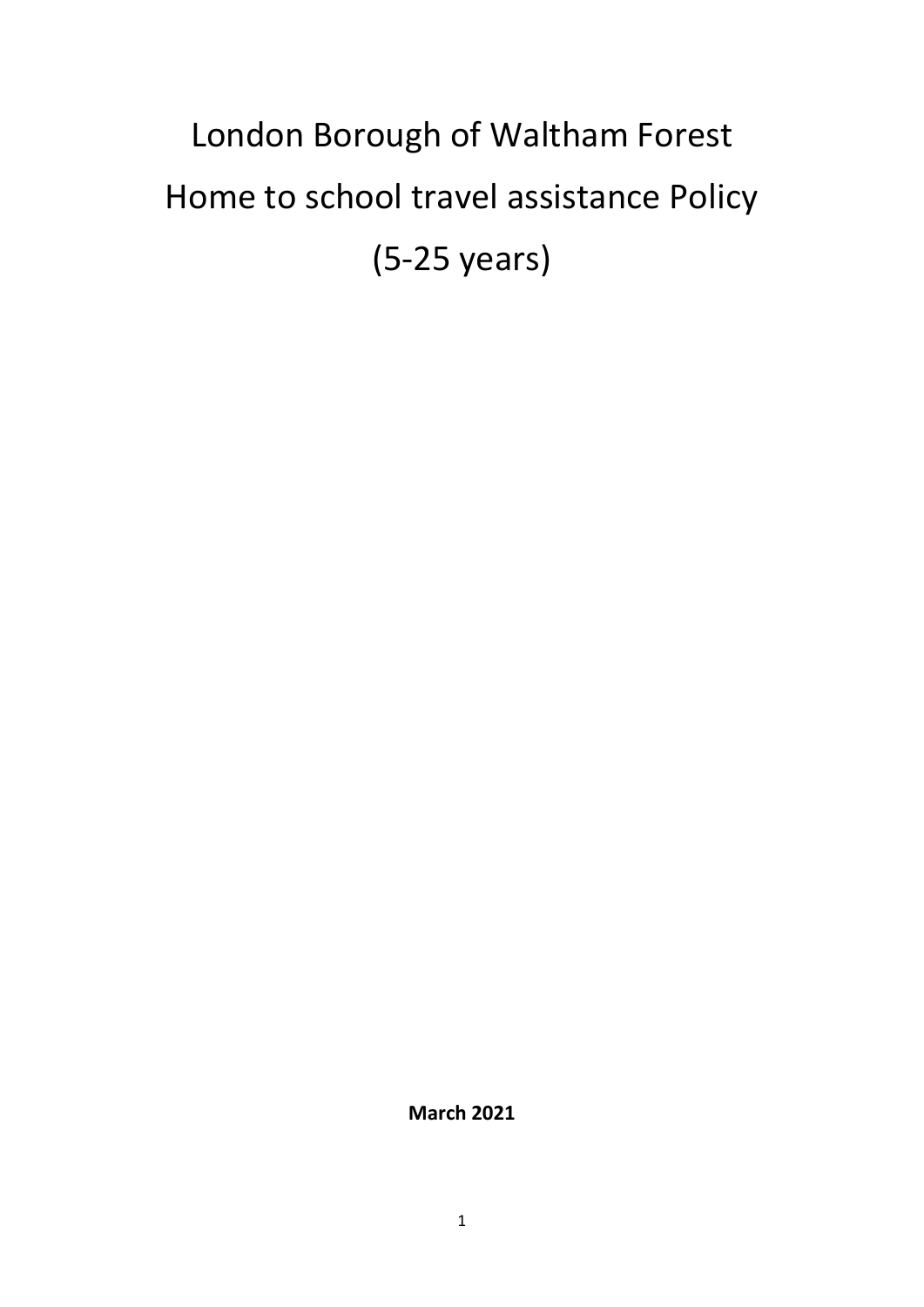# **CONTENTS:**

- **1. INTRODUCTION**
- **2. PRINCIPLES**
- **3. FORMS OF ASSISTANCE**
- **4. ELIGIBILITY**
- **5. DISCRETIONARY ASSISTANCE**
- **6. HOW TO APPLY**
- **7. APPEALS AND COMPLAINTS**
- **8. FURTHER INFORMATION**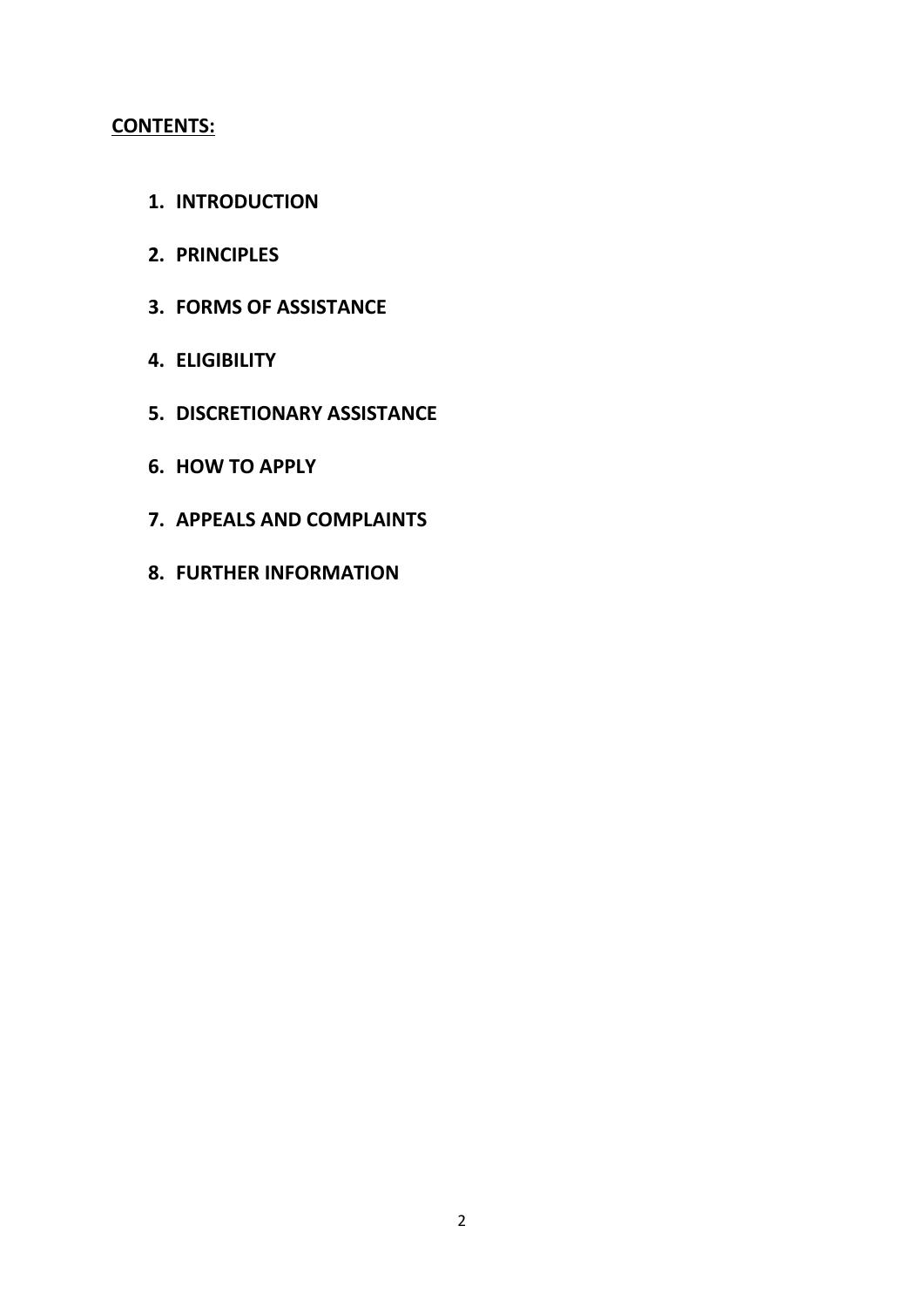# **1. Introduction**

This policy relates to home to school assistance with travel to all children and young people between the age of 5 to 19 years, and up to 25 years for young people with an Education, Health and Care Plan, who are residents of Waltham Forest. In some specific circumstances this policy may also be relevant for children under 5 with SEND.

The Education Act places a duty on Local Authorities to ensure that suitable travel arrangements are made, where necessary, to facilitate a child's attendance at school. The duty on local authorities is to make such travel arrangements as they consider necessary to facilitate attendance at school for eligible children.

This Policy has been developed in line with:

- Education Act 1996
- Special Educational Needs and Disabilities 0-25 years Code of Practice 2014
- Home to School Travel and Transport Guidance 2014
- Post 16 Transport to Education and Training 2019

This duty relates to travel from home to school and back, usually via an agreed pick-up point. It does not relate to travel between education settings during the school day.

For children attending a residential school;

- A child boarding on a weekly basis where the school is closed at weekends will be provided with travel assistance at the beginning and end of the school week, other periods of closure and during term time only.
- A child boarding on a termly placement where the school is not closed at weekends will be provided with travel assistance limited to the start and end of the school term, half terms and for periods of whole school closure only.
- Any other journeys required will be the responsibility of parents/carers.

As set out in the national guidance, the Local Authority will review travel policies, arrangements and contracts regularly to ensure it is in line with statutory duties and best value for money is achieved.

# **2. Principles**

As outlined in the national guidance, relevant consideration has been given to sustainability, delivering value money and finding school and parent friendly solutions. This policy is underpinned by the following general principles:

- promote a safe, active and sustainable approach to travel assistance to and from school and other educational settings.
- ensure children are able to travel to school in a way that keeps them safe, well, resilient and independent.
- promote the most independent method of travel.
- use of the most cost-effective travel options.

In the interest of improving life chances, the Local Authority will always consider forms of travel assistance that help to develop independent travel skills to enable children and young people to lead independent lives as they grow older. The Local Authority aims to support parents/carers through this process as much as possible.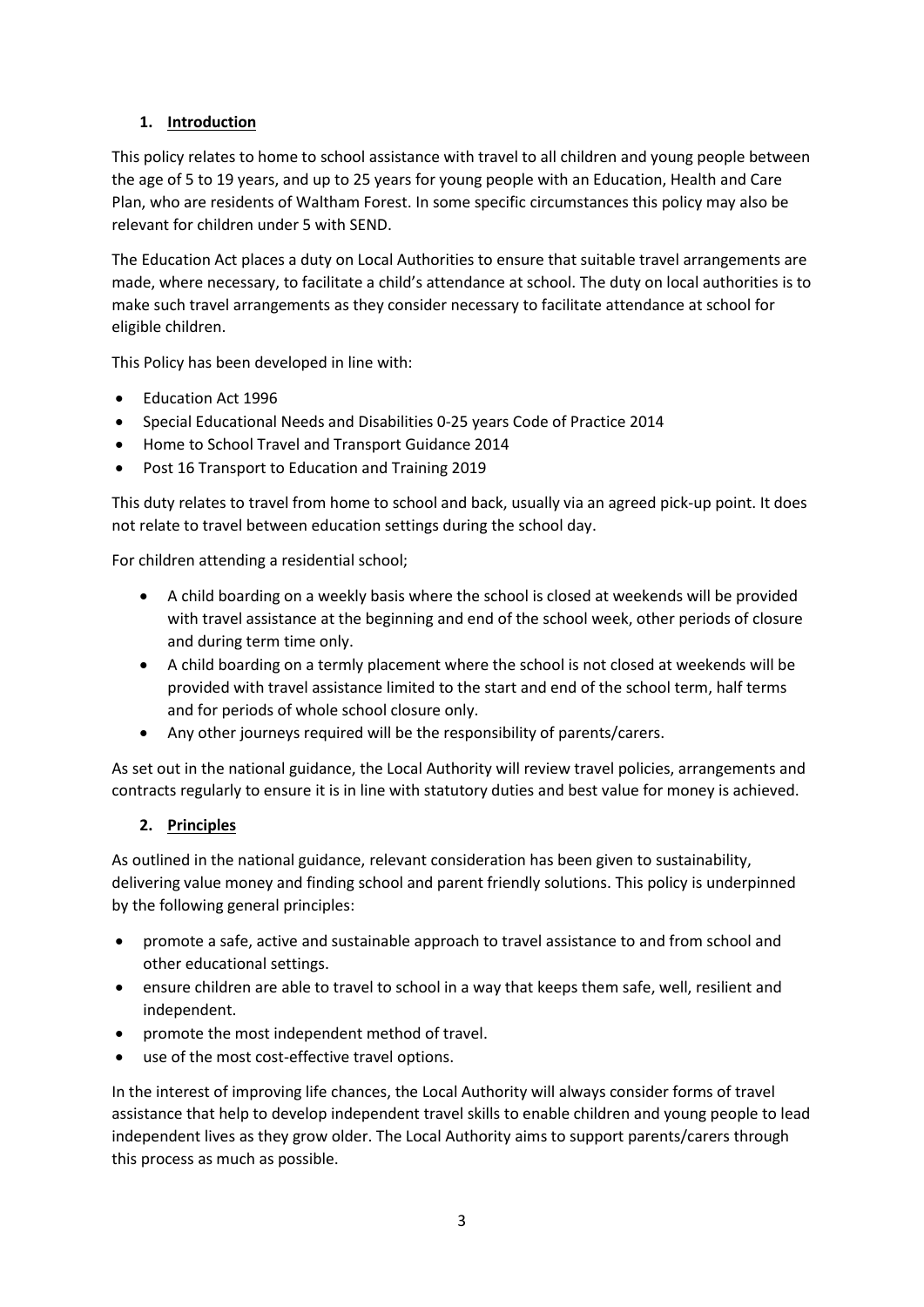# **3. Forms of Assistance**

The majority of children and young people, including many of those with SEND and an EHCP, do not require specialised travel assistance and are able to travel to their educational establishment without additional support, through London's free and discounted travel or other means. Further information about free and discounted travel of Transport for London Services is available of the TfL website.

Where this option is not suitable one of the below forms of travel can be considered for eligible children and young people. Parental consent is required to utilise these options and we encourage parents/carers to enable their child's independence where possible. The child or young persons safety is the most important factor in deciding which option is most suitable. The decision about specific types of assistance is made by Assistance with travel team based on the information provided predominantly in the application form. In majority of cases this together with information available on our system is sufficient for decision making. In some more complex cases we will liaise with other professionals involved including: SEN officer, Social worker (if applicable); SENCO or family liaison officer at school, health professionals, and Early help.

- Independent travel training to give children and young people the essential skills required to travel independently either on foot or by public. Independent Travel Training (ITT), where suitable, is our preferred type of travel assistance as it gives children and young people the skills and confidence to travel independently however this will only be offered where the young person is suitable. By reducing young people's dependence on specialist transport, we can better prepare them for adulthood and increase the opportunities open to them in future, such as going on to college, employment or community and social engagement. If this is not appropriate, eligible children will be considered for other options. The suitability for independent travel training will be regularly reviewed. Learners must meet a standard of suitability and will be assessed internally and by our providers before commencing independent travel training. Further information about independent travel training is in the appendix of this policy.
- Reimbursement of the cost of travel: reimbursements for fares/passes for parents and carers to escort their children to and from school on public transport or mileage will only be available on a short-term basis.
- Personal travel budgets for parents and carers to arrange transport themselves, or use a combination of options. These budgets are currently based on value by mileage.

In circumstances where the above options are not suitable, eligible children may be offered:

- A place on a shared minibus/bus, using collection points where possible.
- A place in a taxi (for out of borough placements only where other modes of assistance are not suitable). Taxis are arranged through specifically contracted organisations following all relevant checks.

The Local Authority will also take into account the journey length of time when deciding which form of assistance is most appropriate. A child's total journey should be no more than 45 minutes for primary age and 75 minutes for secondary age pupils.

Local authorities may, at their discretion, use appropriate pick up points when making travel arrangements. For arrangements to be suitable, they must also be safe and reasonably stress free, to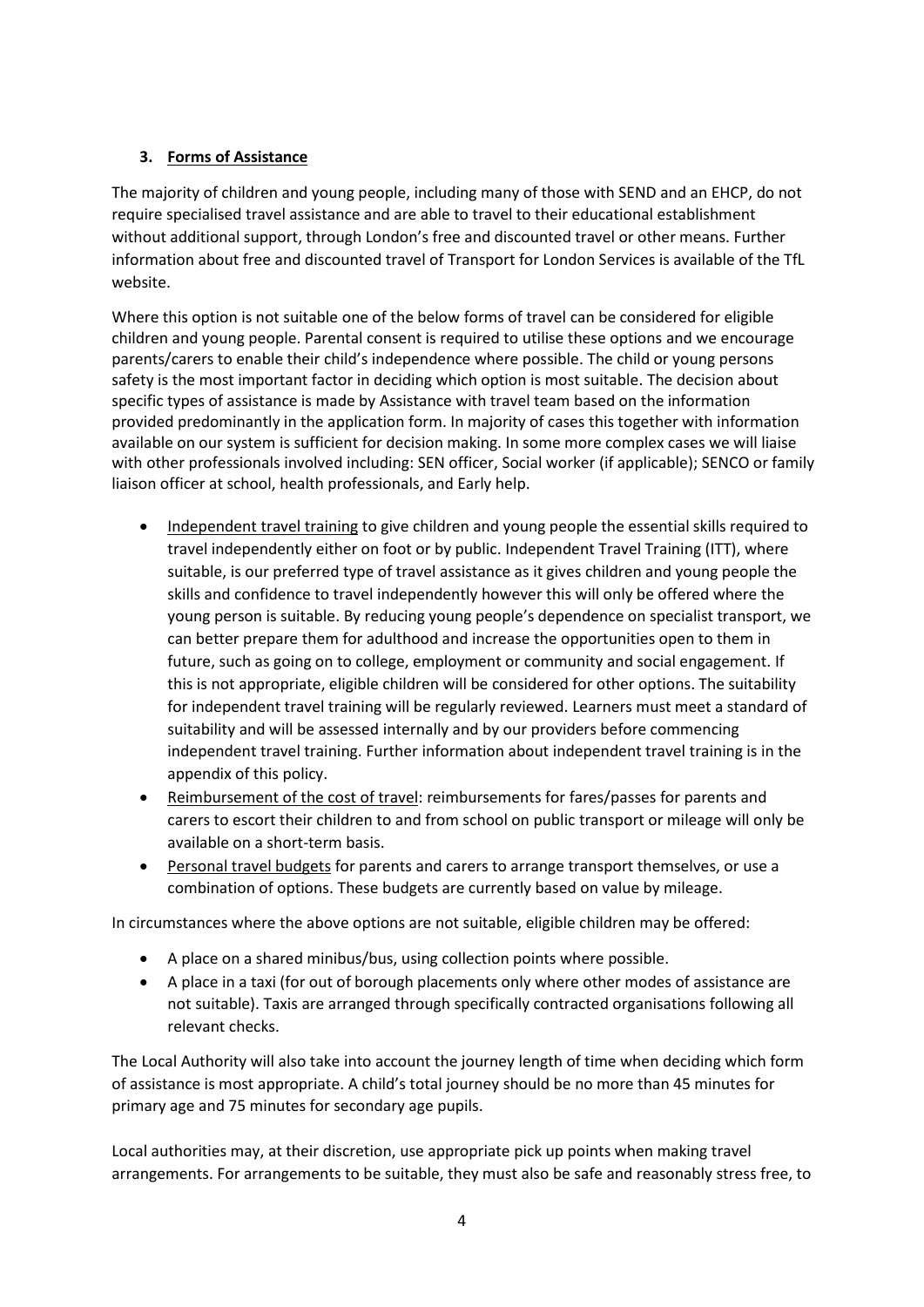enable the child to arrive at school ready for a day of study. The Local authority will work with families to ensure this. These pick-up points should not exceed 0.3 miles from home and are included in the journey time. The Local Authority will take into account whether the child or young person is able to walk to a pick-up point. The Local Authority will usually seek quiet residential areas to use as pick-up points and must factor in things like places to park, dropped kerbs, and sufficient space for the buses. Please note it is a parental responsibility to make an assessment if their child can go to and from pick up point on their own. Should the child require an adult it is a parental responsibility that the child gets to and from the pick-up point safely.

If parents/carers are not happy with the method of travel that the LA has deemed suitable they are able to request a review of the offer made and should the reviewed offer be not suitable, appeal. Details of how to request a review and appeal are in section 7 of this policy. Parents/Carers will be responsible for any costs that they incur arranging alternative transport while their application is being reassessed, but every effort will be made to complete this as quickly as possible.

Learners aged 16+ are encouraged to travel independently and, where appropriate, parents and carers will be expected to support their child to travel independently. There are several other options available to post-16 learners to access support with travelling to education and training:

- 16+ Ovster Photo Card
- Apprentice Oyster Card
- 18+ Student Oyster Photo Card
- The 16-19 Bursary Fund
- Residential Support Scheme
- Residential Bursary Fund
- Discretionary Learner Support

Further information on these forms of assistance is available in the appendix. For eligible pupils who are aged 19-25 the Local Authority will consider the available options and identify a suitable form of assistance for the individual. This may include the options listed earlier in section and this will be assessed on individual needs. For adults, the LA is required to make such arrangements as it considers necessary to facilitate the student's attendance at LA maintained further/higher education institutions or within the further education sector. For students on EHC plans, the LA is required to make such arrangements as it considers necessary to facilitate attendance at education/training institutions outside the further/higher education sector. This only applies if the LA is also providing boarding accommodation. As stated in the guidance; The overall intention of the adult transport duty is to ensure that those with the most severe disabilities with no other means of transportation are able to undertake further education and training after their 19th birthday to help them move towards more independent living.

#### **HOW DO WE DECIDE WHICH OPTION IS USED FOR TRAVEL ASSISTANCE?**

Every child and family seeking travel assistance is different. Assistance with travel will assess every application on an individual basis upon its own merits, prior to making an offer of the most appropriate travel assistance. We will also consult our SEND team colleagues and other professionals involved in your child's care, should we require more information or needed their input into decision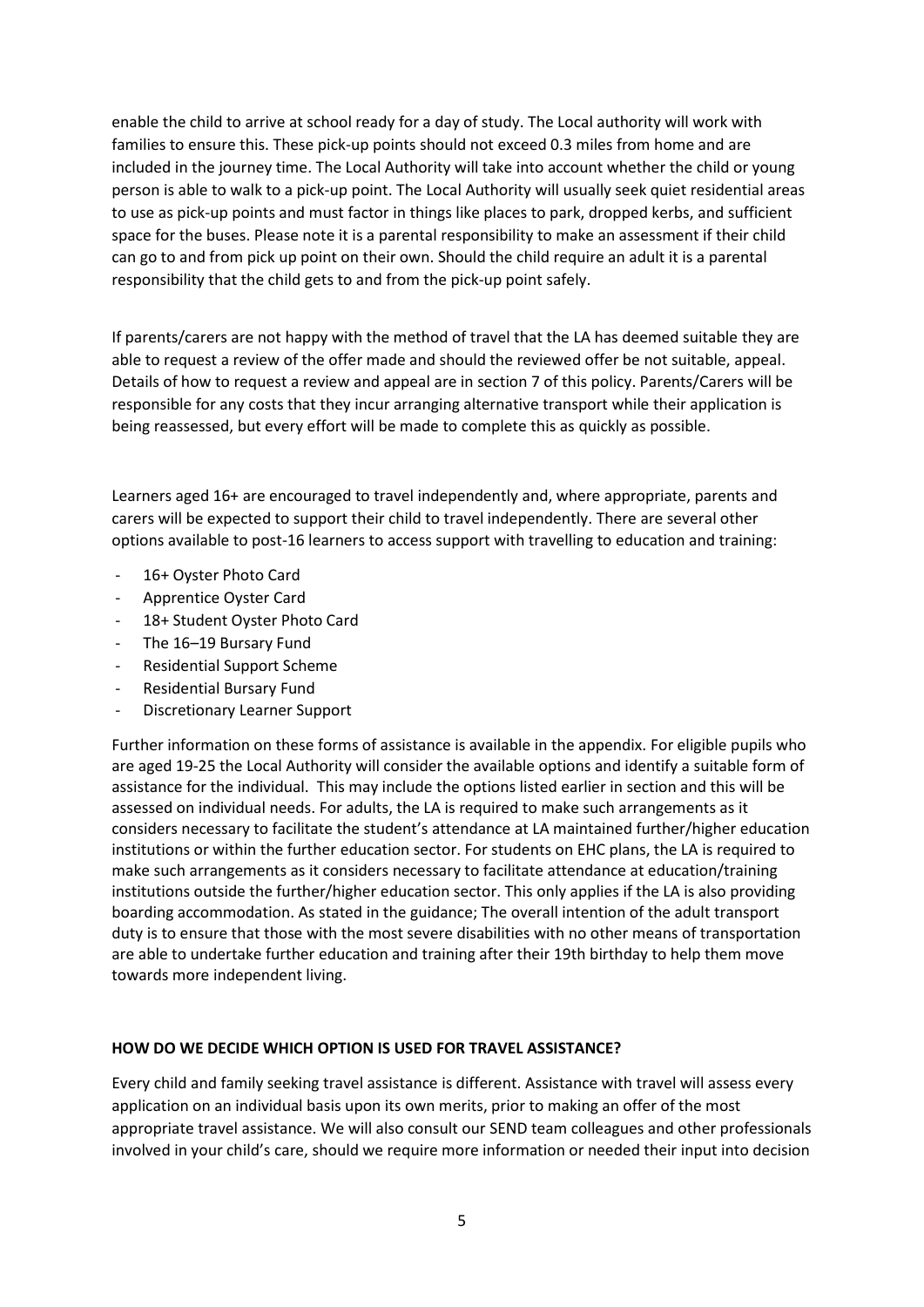making. The mode of transport will be chosen taking into account any special arrangements needed to support the child's needs and that delivers the best value.

When applying for assistance please ensure you provide the team with any information that you think will be relevant for provision of transport. This is to ensure that should transport be awarded, the provider is in a position to meet your child's needs.

# **4. Eligibility**

A child must attend their nearest 'qualifying school' to be eligible for travel assistance. While parents are free to name any school they wish during the admissions process, their child will only be eligible for free transport where the school selected is their nearest appropriate school. Any travelling arrangements or expenses will be the responsibility of parents/carers if there is a nearer suitable qualifying school, unless the school is solely named in the child's EHC Plan. An application for assistance with travel does not affect whether a school should be named in an EHCP.

The 'nearest qualifying school' means the nearest school with places available that provides education appropriate to the age and ability of the child, and any special educational needs that the child may have. Further detail on qualifying schools can be found in the appendix of this policy.

This policy applies to; Children and young people in education aged 5-16, and; Young people with special educational needs and disabilities in education aged 16- 19. There are differences in the eligibility in each age group.

For children and young people in education aged 5-16, eligibility it based on the following criteria:

# **1. Does the child have any special educational needs or disabilities, which limit their mobility or ability to use public transport?**

The Local Authority has a duty to make transport arrangements for all children who cannot reasonably be expected to walk to school because of their mobility problems or because of associated health and safety issues related to their special educational needs (SEN) or disability. Usual transport requirements (e.g. the statutory walking distances) will not be considered when assessing the transport needs of children eligible due to SEN and/or disability.

Many children with a EHCP are able to walk to their school or travel independently using public transport. However, we recognise that some children will require more support and we will ensure that children and young people are assessed on an individual basis and that any decision about travel assistance is based on individual needs. An EHCP does not necessarily mean that the Local Authority will provide any form of assistance with travel. Equally, assistance with travel is not limited only to children with an EHCP.

# **2. Is the nearest suitable school further than the statutory walking distances?**

Schedule 35B of the Education Act sets statutory walking distances. The Local Authority should offer free transport to pupils of compulsory school age (5-16) if their nearest suitable school is:

- beyond 2 miles (if below the age of 8); or
- beyond 3 miles (if aged between 8 and 16)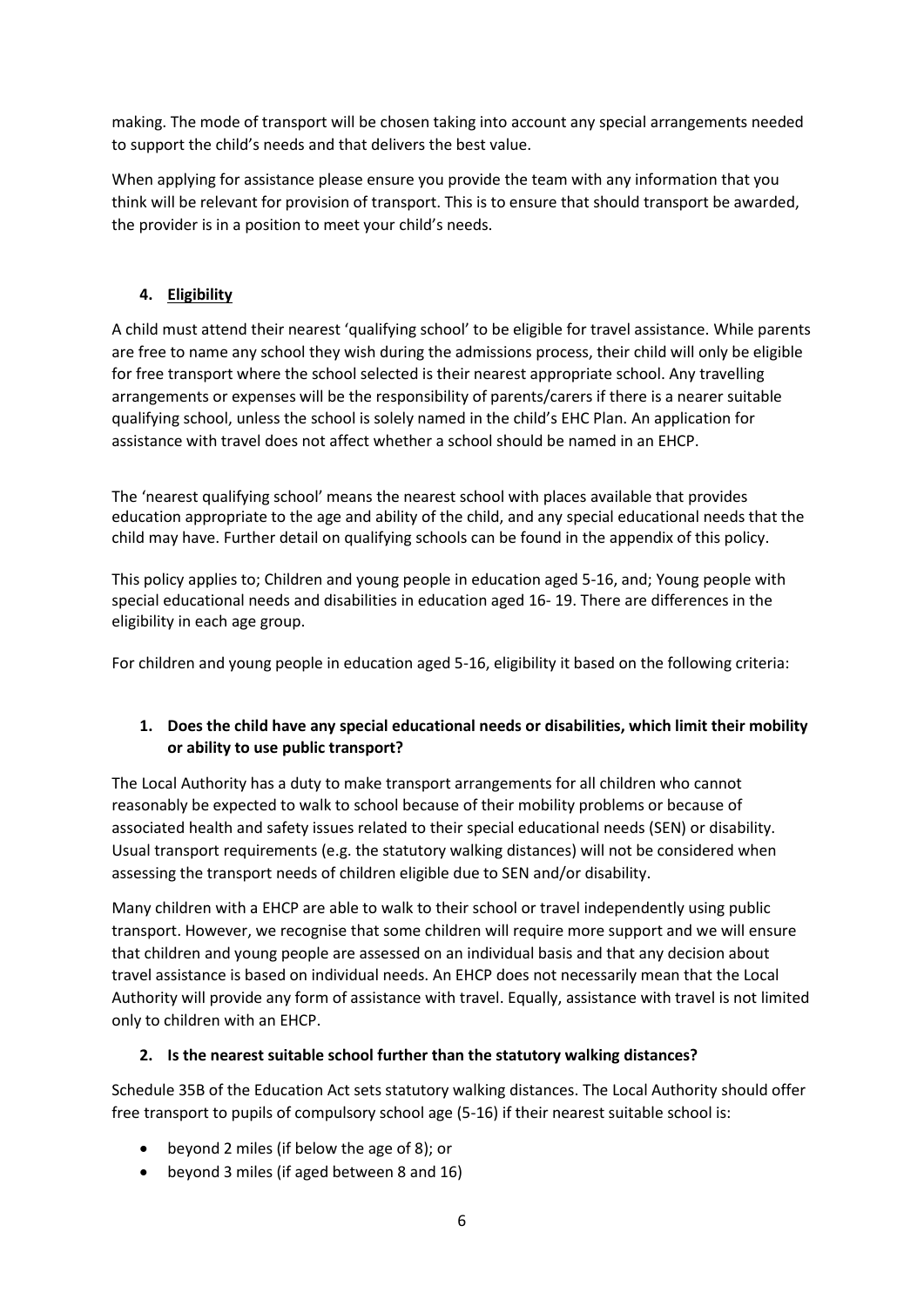In some circumstances a child with special educational needs or disability (SEND) may not meet the distance criteria but is unable to walk to school because of their needs. Where this is identified through the assessment process then travel assistance will be offered. The distance criteria does not apply if the child is eligible for travel assistance due to their special education needs or disabilities.

The measurement of the statutory walking distances is not necessarily the shortest distance by road. It is measured by the shortest route along which a child, accompanied as necessary, may walk safely.

# **3. Does the child come from a 'low-income background'?**

The Local Authority will offer travel assistance where pupils are entitled to free school meals or their parents are in receipt of maximum Working Tax Credit or Universal Credit if:

- the nearest suitable school is beyond 2 miles (for children over the age of 8 and under 11);
- the school is between 2 and 6 miles (if aged 11-16 and there are not three or more suitable nearer schools);
- the school is between 2 and 15 miles and is the nearest school preferred on the grounds of religion or belief (aged 11-16).

# **4. Are there any other exceptional circumstances?**

#### **Unsafe routes**

The Local Authority has a duty to make transport arrangements for all children who cannot reasonably be expected to walk to nearest suitable school because the nature of the route is deemed unsafe to walk.

## **Parental Disability**

The Local Authority will work with families to promote and ensure equality of opportunity for disabled parents. For example, if a parent's disability prevents them from accompanying their child along a walking route that would otherwise be considered unsafe without adult supervision, a reasonable adjustment might be to provide assistance with travel for the child in question.

#### **POST-16 ELIGIBILITY**

In relation to Post-16s, the legislation recognises that a local response to transport arrangements is important in enabling young people's participation in education and training and as such the flexibility of the extent of an individual policy lies with individual local authorities. A local approach allows local circumstances to be taken into account. The legislation therefore gives local authorities the discretion to determine what assistance with travel and financial support are necessary to facilitate young people's attendance.

Local Authorities have a duty to facilitate the attendance of young people of sixth form age receiving education and training and this may include assistance with travel in certain circumstances. This duty applies to young people of sixth form age and young people with EHC plans up to age 25 where they are continuing on a course started before their 19<sup>th</sup> birthday.

The Local Authority encourages most post-16 students to use public transport and travel independently because of the beneficial effects this will have on the young person's development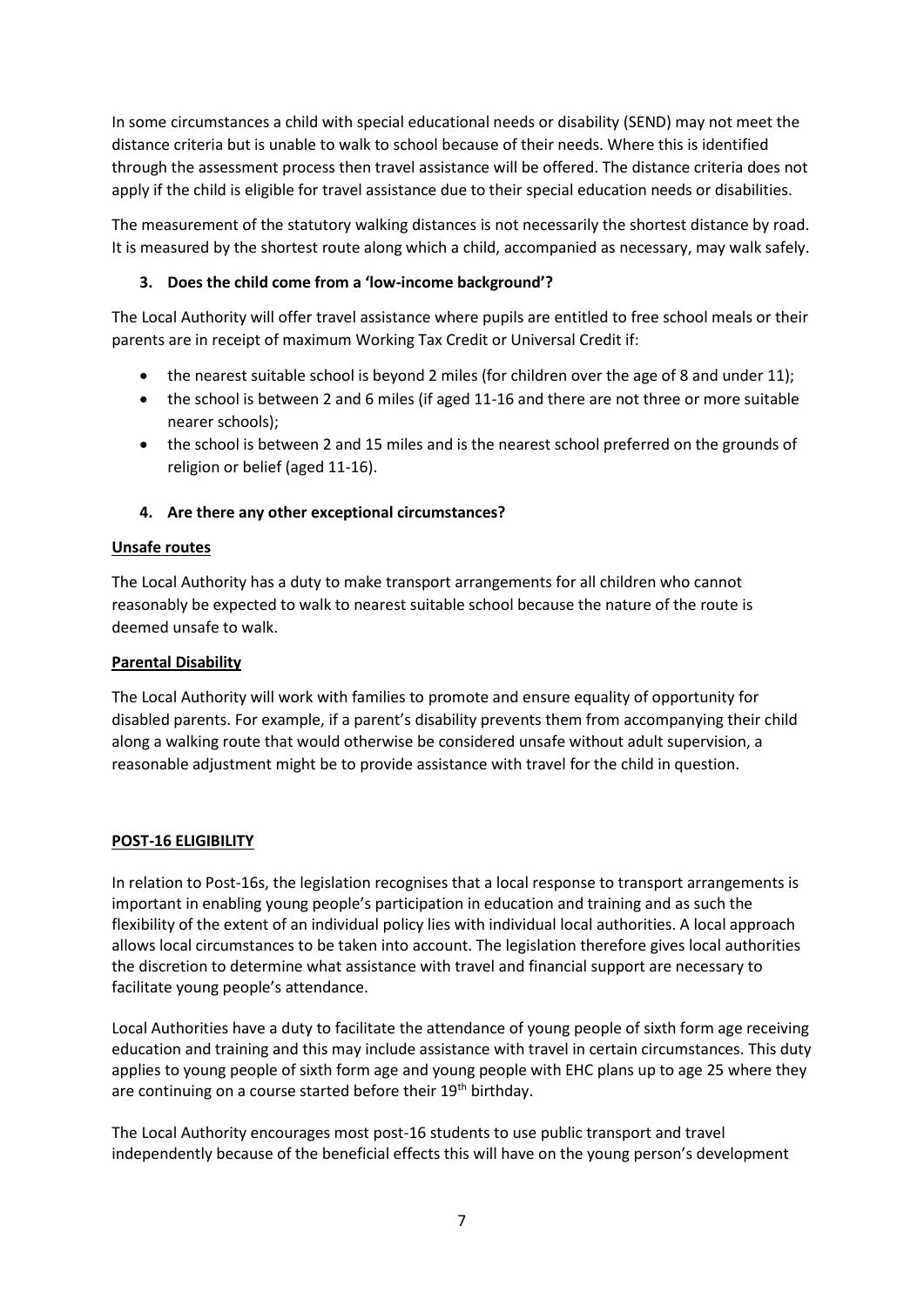and preparation for adulthood. We recognise that in some circumstances additional assistance with travel may be required.

For children and young people in education post-16, in addition to the criteria set out above, eligibility is based on the following considerations:

- You have a special educational need or disability as identified in an Education Health and Care Plan (EHCP). There may be other exceptional circumstances.
- You have explored the available sources of support outlined in Section C (detailed in Appendix).
- Your chosen study programme takes place at a publicly funded provider as set out in the national guidance.
- Your learning provider is the nearest provider that can meet the majority of your needs. Travel assistance will not be provided on the basis of one subject being unavailable at your nearest learning provider. Reasonable choice may be considered in enabling young people to choose an establishment of education or training that is not the closest to where they live if it makes sense to do so. If the young person is attending the sole college named in their EHCP, as with school children, this is deemed to be their nearest suitable college.
- Your study programme is full-time equivalent to a minimum of 18 hours per week. Your study programme does not however have to last a full year. In some circumstances, we may still offer travel assistance to those attending fewer hours if this is due to the individuals' SEND. The LA will review any application for travel assistance for a student attending a part time course and assess each case on an individual basis.
- You are under 25 years of age or engaged in a full-time course of education during the academic year in which you turn 25 years of age.
- If you are aged 19 or over, you have been in continuous education or training since before your 19th birthday. Education is still continuous if the provider has changed providing there is no gap. Assistance with travel will not be provided to those who have left education and are returning after the age of 19.
- The study programme you attend provides a clear educational or training benefit, suited to your needs.
- You live more than 3 miles away from your learning provider (by the shortest safe walking route).

# **Exclusions**

Poor behaviour: Persistent poor behaviour will not be tolerated on transport provision. The Local Authority will work closely with the relevant schools to consider any required action. This may, in some situations, result in temporary or permanent exclusion. If the behaviour is due to the individuals SEND the Local Authority will consider whether there is an alternative form of assistance that could be provided.

# **5. Discretionary and Temporary Assistance**

The Local Authority has discretion to grant travel assistance even where it falls outside of the normal policy or statutory duties, and will do so only in exceptional circumstances. The reasons for such decisions will be recorded and reviewed regularly, as required. Each case will be dealt with on an individual basis. This may include;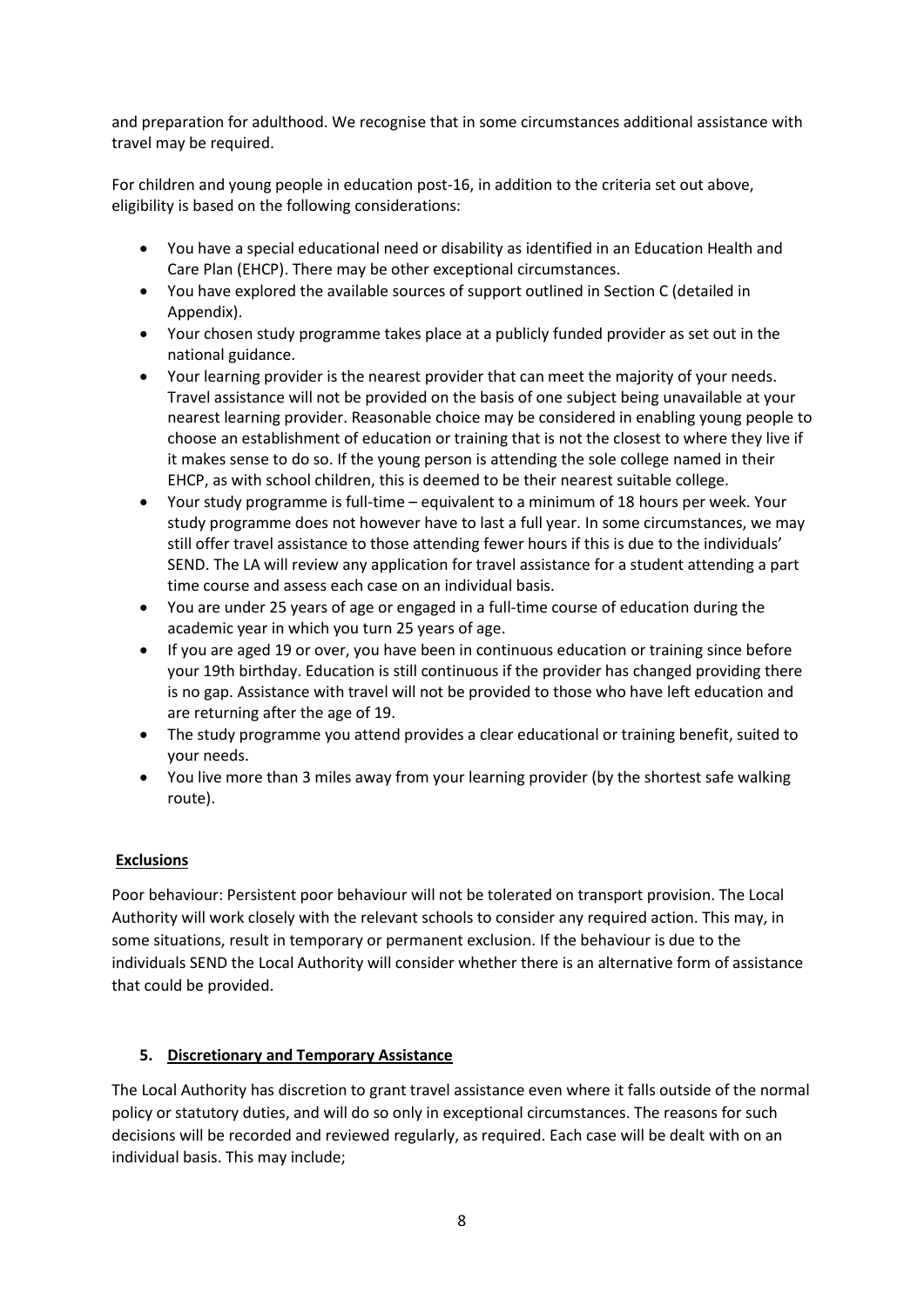- **Under 5s:** the Local Authority has no statutory duty to provide travel assistance for children under five and will not do so in the majority of cases. There might be exceptional circumstances where travel assistance can be considered such as parental disability or children who are starting specific education provision before their  $5<sup>th</sup>$  birthday and those are assessed on individual basis.
- **Religion and belief** (outside of the low-income circumstances outlined in section 4). The local authority has a duty to consider a parent/carers' preference for their child to attend a school with particular faiths or beliefs. There may be exceptional circumstances where the Local Authority could support families with assistance with travel.
- **Temporary circumstances** (e.g. housing, medical, exclusions) Where an individual experiences a temporary change in circumstance affecting their ability to travel to school, travel assistance may be considered for a set period of time. This will be assessed on an individual basis and will be regularly reviewed.
	- $\circ$  If the Local Authority places the family in temporary accommodation, in some circumstance the Local Authority may provide travel assistance if the child's school is further than the statutory distances. This will be for a short period of time usually until a nearer school place can be offered. If the parent/carer choose for the child not to attend a nearer school travel assistance will no longer be available.
	- $\circ$  Temporary medical circumstances if a child or young person has a temporary medical condition that means they meet the eligibility criteria in section 4 they can request an assessment for travel assistance to be considered. Evidence from a medical practitioner will need to be provided for this assessment.
	- $\circ$  School exclusions Where a pupil is registered at a school, but is attending a place other than that school as a result of temporary exclusion, eligibility for home to school travel will apply to the other place for the temporary period.
- **Shorts breaks/respite** Assistance may be considered for journeys at the end of the school day to a short breaks venue, but it will be the responsibility of the parent/carer to organise the journey from the short breaks venue to home after the short break activities have finished unless the child is staying overnight and going directly back to school the following day. The assistance will be at the Local Authority's discretion. The Local Authority does not have a duty to offer travel assistance to and from respite and short breaks. A minimum of one week's notice of any changes is required. If your child requires transport to respite provision this will usually be scheduled for the end of the transport round which may affect the time the child gets to respite provision. This might impact on their time at the respite provision. Similarly, if your child requires transport in the morning following an overnight respite, they will be collected from the respite venue after the transport to schools has been completed, which may result in them arriving to school later. Please note this only applies to children who already access transport to/from school.
- **Multiple addresses** If a child resides at two home addresses we will consider transport to both but will need up to date, accurate information from parent/carers on the details of living arrangements to review whether both addresses can properly be where the child is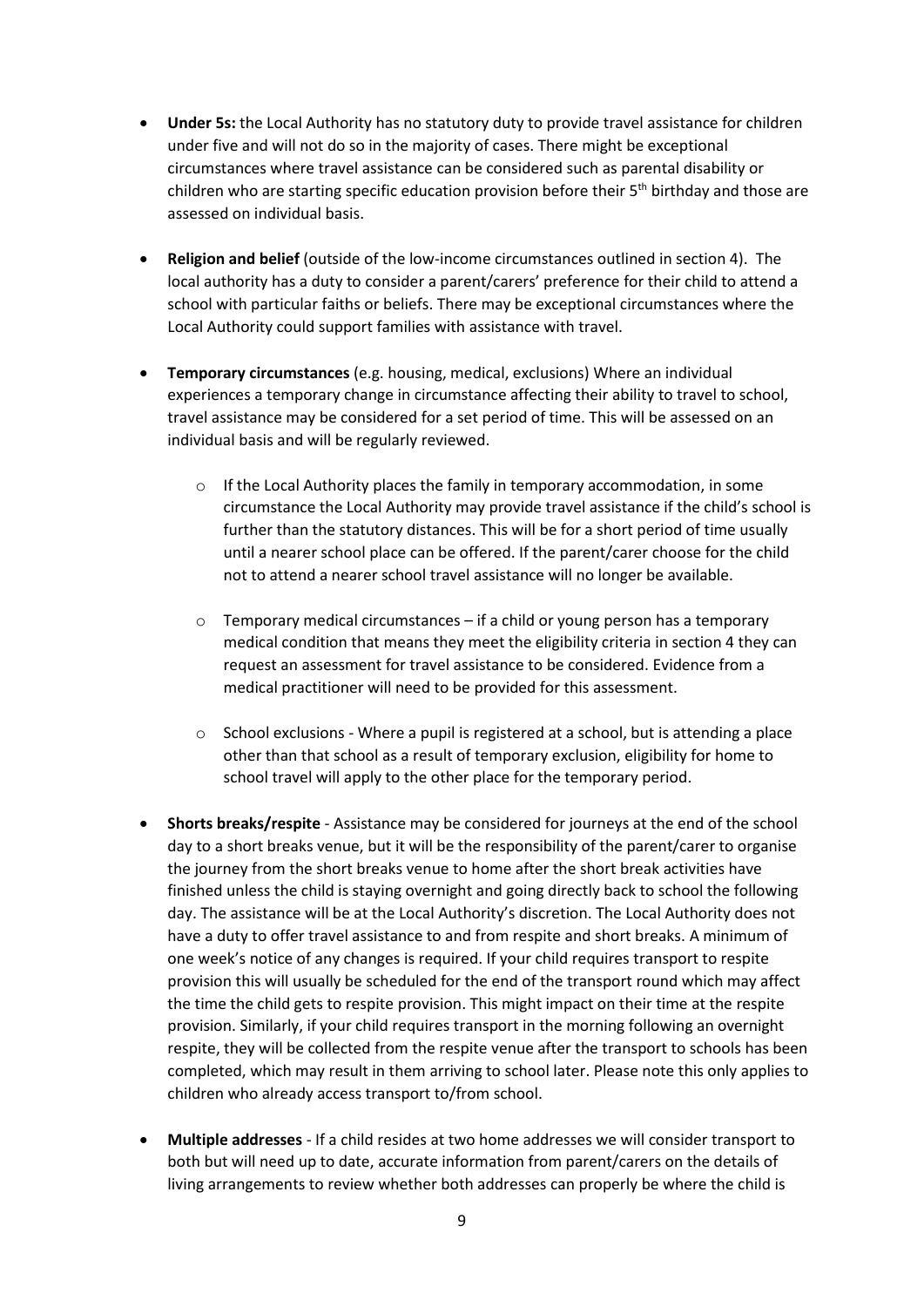"habitually and normally resident". The Local Authority normally provides assistance with travel from one home address only. Parents/carers of pupils with more than one residence should nominate one address as the 'main residence', from which eligibility will be assessed. If no one address is nominated, 'main residence' will be taken as the address nearest the school.

• **Dual placements** - When a dual placement is outlined on an EHC Plan, the Local Authority may consider travel assistance between the two schools on a discretionary basis and outside the terms of this policy in order to decide how best to cater for the individual circumstances of a learner.

Where possible, parents/carers should facilitate their child's travel in these circumstances. In most circumstances, any discretionary or temporary assistance should take the form of a TfL travel card, or if this is not possible, mileage allowance for parents/carers or a reimbursement of public transport expenses.

#### **6. How to apply for travel assistance**

Parents and carers who believe that their child may be entitled to assistance with travel should obtain and complete a 'School Assistance with Travel' application form.

For an application form contact:

Travel Assistant Waltham Forest Special Education Needs and Disabilities Service London Borough of Waltham Forest Wood Street Health Centre 6 Linford Road, Walthamstow London, E17 3LA Tel: 020 8496 6500 Email: [assistancewithtravel@walthamforest.gov.uk](mailto:assistancewithtravel@walthamforest.gov.uk)

All applications will receive careful consideration. Parents and carers will be informed of the local authority's decision in writing within ten working days of receipt of the completed application. If your child is granted assistance with travel we will confirm in the letter what travel assistance will be provided and any details related to this assistance.

If your child is not granted travel assistance we will write to you and explain:

- The decision reached
- What factors were considered
- The rationale of the decision
- Documents considered
- Details of how to escalate to stage 1
- Applicable law and guidance

All decisions will be made in accordance with the law and policy guidance applicable at the time of making the decision. Applications are usually assessed within 20 workingdays of receiving a fully completed form after all supporting documents have been received.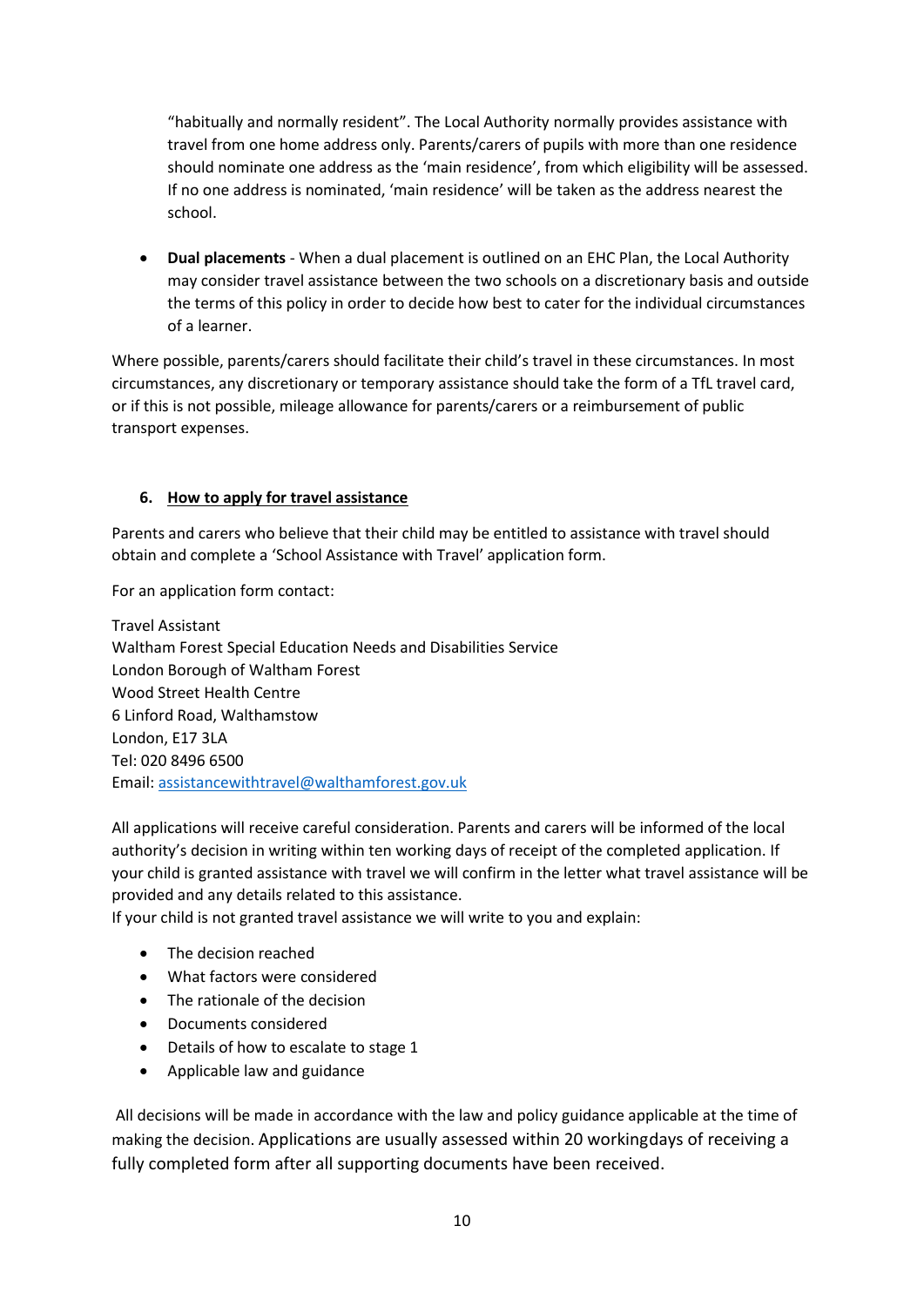If you are awarded assistance with travel in the form of a place on an in-borough bus there are specific application deadlines within the academic year to ensure transport can be scheduled and planned appropriately.

| <b>Applications awarded before</b><br>this date           | <b>Start of bus place</b>                     |
|-----------------------------------------------------------|-----------------------------------------------|
| September 30th                                            | 1st day of school after October half<br>term  |
| November 30th                                             | 1st day of the Spring term in January         |
| January 31st                                              | 1st day of school after February half<br>term |
| March 31st                                                | 1st day of the Summer term in May             |
| April 30th (for the current<br>academic year)             | 1st day of school after June half term        |
| April 30th (for next academic year<br>- new applications) | 1st day of the Autumn term in<br>September    |

Assistance with travel team has an annual renewal process. The process commences in January for readiness for September of the next academic year. In this process we will write to all families receiving assistance with travel asking them to confirm details of their child/ren we hold on file. Families are being asked to respond by a specific deadline to allow Local Authority officers enough time to process all received renewals or record any changes required for a child from September in the next academic year. Renewal process does not impact on the assistance with travel already allocated unless there's a specific wish from a parent/carer. In such cases we will liaise with the family to ensure those requests are considered and implemented timely.

# **7. Appeals and Complaints**

Where possible we will try to work with parents/carers to agree a way forward before review is required. The appeals procedure is a two-stage process, as set per the National Guidance. The below process should be followed for parents/carers who wish to challenge a decision about:

- the transport arrangements offered;
- their child's eligibility;
- the distance measurement in relation to statutory walking distances; and
- the safety of the route.

# **INTERNAL PROCESS**

Stage 1 – Review by a senior officer

A parent has 20 working days from receipt of the local authority's home to school transport decision to make a written request asking for a review of the decision.

The written request should detail why the parent believes the decision should be reviewed and give details of any personal and/or family circumstances the parent believes should be considered when the decision is reviewed.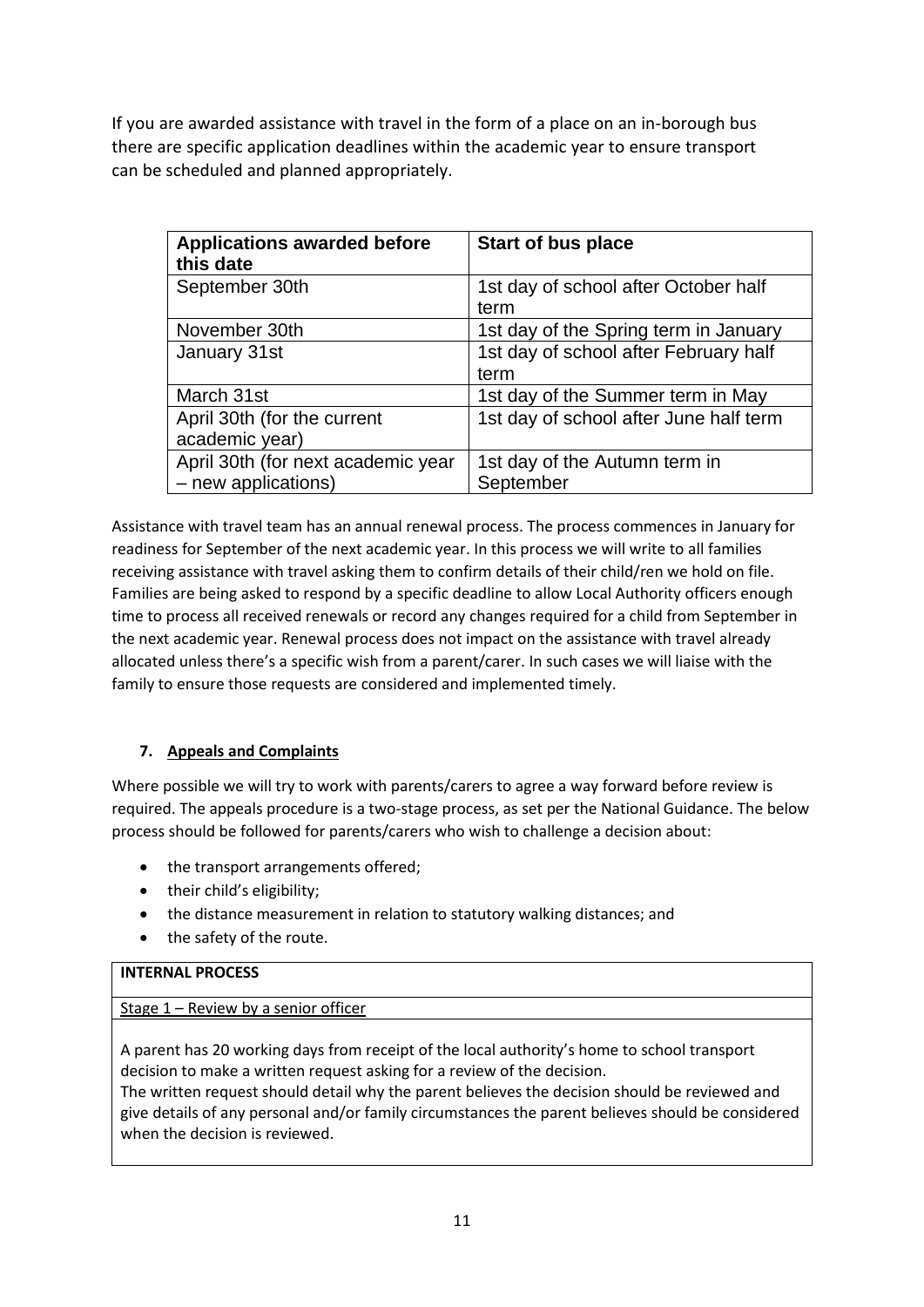Within 20 working days of receipt of the parent's written request a senior officer will review the original decision and send the parent a detailed written notification of the outcome of their review, setting out:

- the nature of the decision reached;
- how the review was conducted (including the standard followed e.g. Road Safety GB21);
- information about other departments and/or agencies that were consulted as part of the process;
- what factors were considered;
	- o the rationale for the decision reached; and
	- $\circ$  information about how the parent can escalate their case to stage two (if appropriate).

Application forms for an appeal can be obtained from and should be returned to:

Waltham Forest Special Education Needs and Disabilities Service London Borough of Waltham Forest Wood Street Health Centre 6 Linford Road, Walthamstow London, E17 3LA

Tel: 020 8496 6500 Email[: assistancewithtravel@walthamforest.gov.uk](mailto:assistancewithtravel@walthamforest.gov.uk)

Stage 2 – Review by an independent appeals panel

A parent has 20 working days from receipt of the local authority's stage one written decision notification to make a written request to escalate the matter to stage two.

Within 40 working days of receipt of the parents request an independent appeal panel considers written and verbal representations from both the parent and officers involved in the case and gives a detailed written notification of the outcome (within 5 working days), setting out:

- the nature of the decision reached;
- how the review was conducted (including the standard followed e.g. Road Safety GB);
- information about other departments and/or agencies that were consulted as part of the process;
- what factors were considered;
- the rationale for the decision reached; and
- information about the parent's right to put the matter to the Local Government Ombudsman (see below).

This appeal will be passed to the Independent Travel Assistance Appeals Panel which will comprise Local Authority officers and SEN practitioners who have been independent of the decision (this must not include the SEN Officer who made the initial decision or the SEN Manager). The panel will consider all of the evidence and make a final decision. This decision will be sent by letter within one week. You will make your appeal on a form and will present in person to the independent panel.

When requesting an appeal please supply as much evidence as possible in support of the request. For example, it may be helpful for the appeal panel to have information about family circumstances, details of how the child currently travels to school and any concerns arising from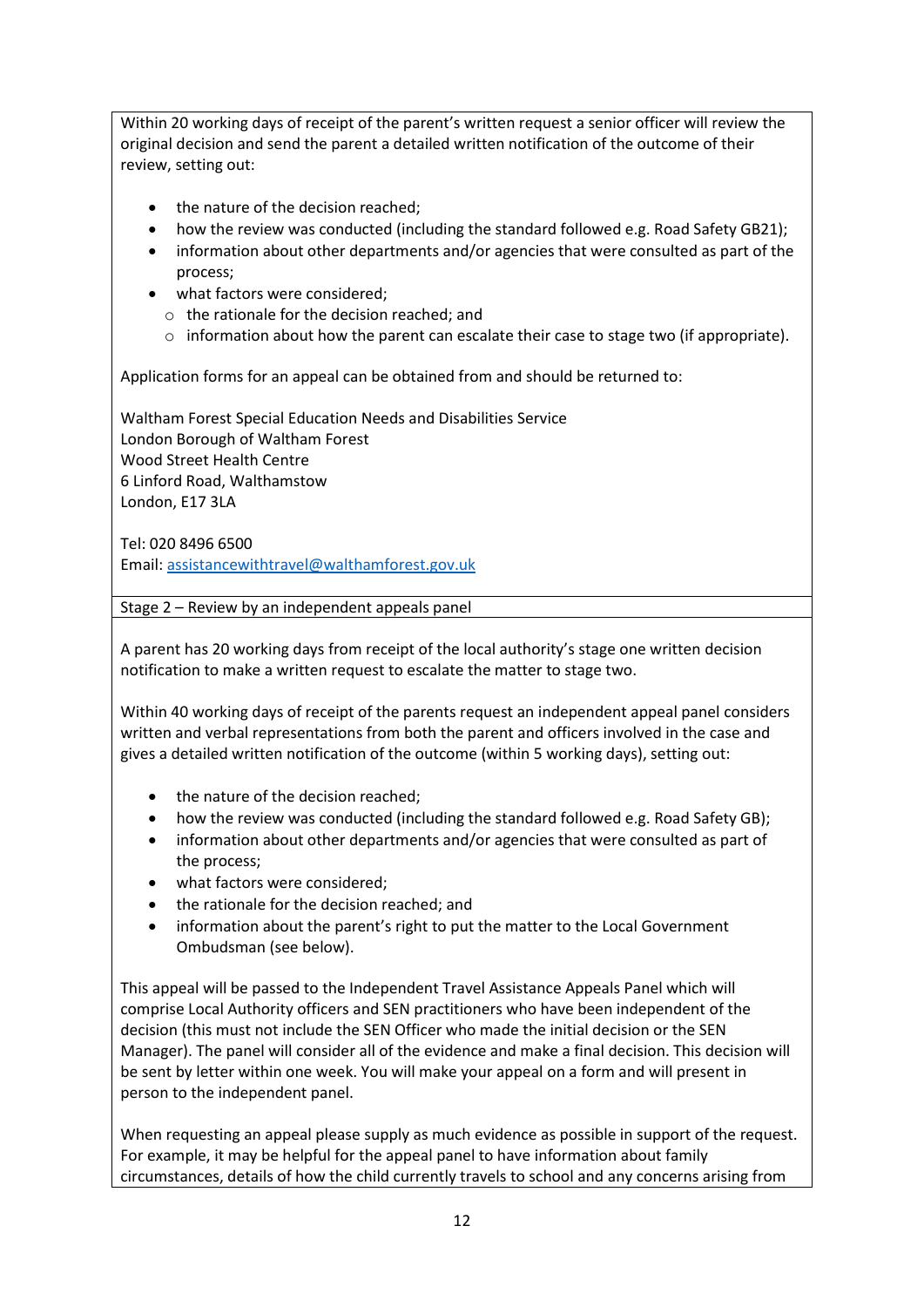that, whether a responsible adult is able to accompany the child to and from school etc. All evidence supplied will be taken into account by the review panel.

Local Government Ombudsman

There is a right of complaint to the Local Government Ombudsman. Further information on this can be found on the LGO website:

<https://www.lgo.org.uk/make-a-complaint/fact-sheets/education/school-transport>

If the complainant considers the decision of the independent panel to be flawed on public law grounds, the complainant may also apply for judicial review.

#### **FORMAL COMPLAINTS**

.

All complaints will be dealt with using Waltham Forest's staged approach. You can complain directly to the SEN Team at the above address or using the Local Authority's website.

During the appeals process individuals will receive the assistance according to the Local Authority's assessment. Any changes agreed as a result of the appeal will be implemented as soon as reasonably possible.

## **8. Appendix**

# **a) Independent Travel Training**

Independent travel training provides practical help to young people to travel by themselves in a way that suits them. Travel training aims to help people confidently travel independently to a place of education, training, key services or leisure, and prepares them to travel to work.

Independent travel training can be beneficial in enabling greater access to transport, education and employment opportunities for a range of people. It promotes our vision to support children and young people with SEND to prepare for adulthood so they can live independently and secure work opportunities. Travel training also enables people to travel in a more sustainable way (i.e. by public transport, on foot or by bicycle). Waltham Forest Local Authority encourages children and young people to undergo travel training if they are suitable to improve their independence now, and in the future. Suitability for independent travel training will be regularly reviewed to increase the opportunity for young people to access this provision and reduce dependence on the Local Authority.

# What is it?

The Local Authority can provide a bespoke training programme designed to help children and young people learn the skills to travel independently. These programmes consist of training sessions, escorted travel with trained travel assistants and help to apply for relevant travel passes (Zip Oyster etc.) once the training is complete.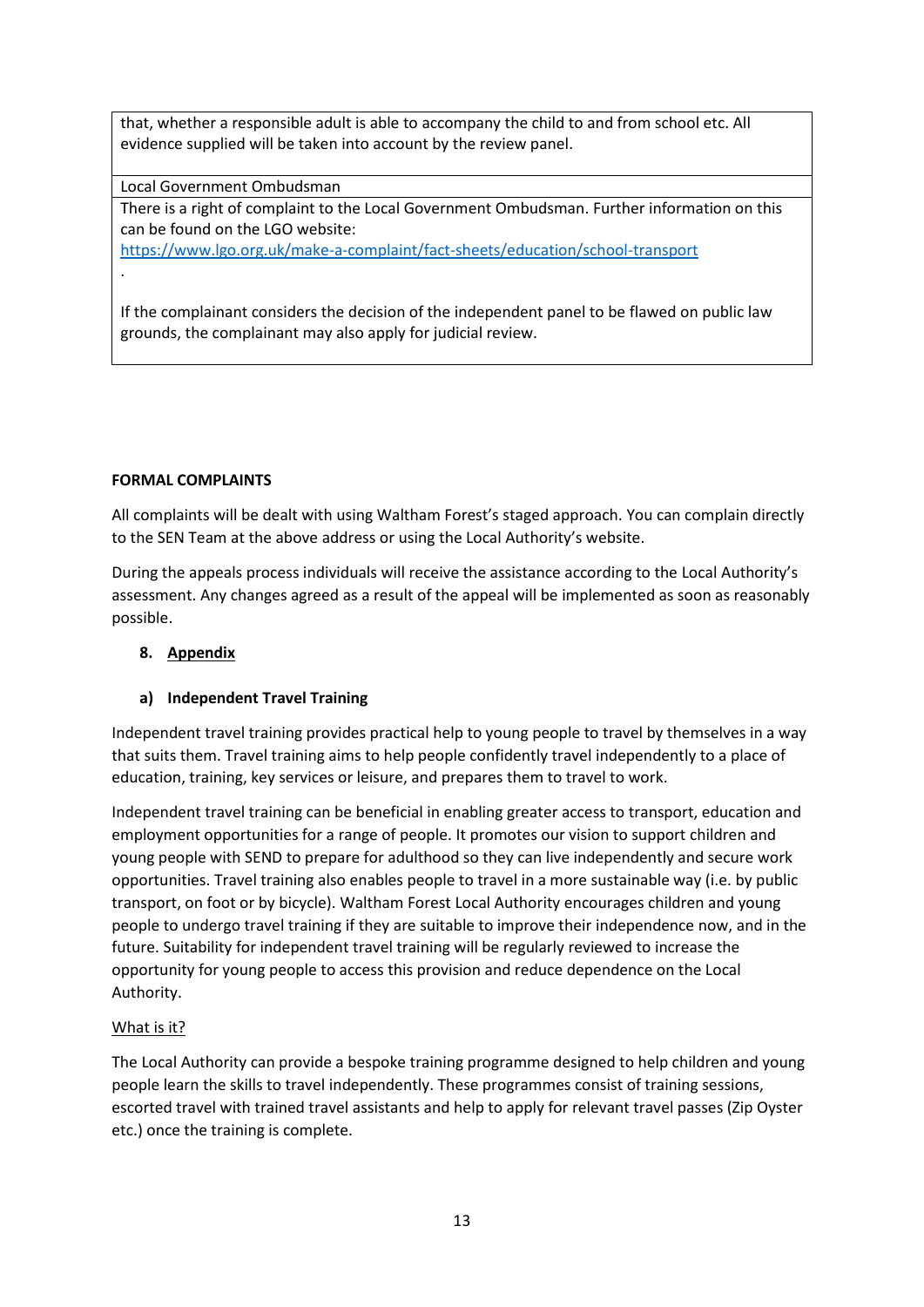For children currently travelling on specialist buses or taxis, Independent Travel Training offers the opportunity to safely become independent and learn an essential life skill for the future.

# Who is it for?

Children with complex special educational needs or disabilities, who:

- would like to travel independently to school, but require assistance in learning to do so
- are currently travelling on specialist buses and taxis but are moving from primary school to secondary school
- are currently travelling on specialist buses and taxis but are moving from secondary school to college or another setting

#### How does it work?

Independent Travel Training is a programme designed to give children and young people the skills to travel to school on their own – this includes road safety, personal safety, money skills, route planning and how to use public transport.

When a child is offered travel training:

- a personal travel plan will be designed for them by an experienced travel trainer, together with the parent(s)/carer(s);
- targets will be set, which will be reported against on a regular basis during the training.

The training normally takes between 2 and 12 weeks. Some young people may require an extension to this to become fully independent. The Local Authority can also offer travel assistants either before or after the training to give extra support to ensure the maximum success.

Travel training includes but is not limited to:

- using different / most suitable modes of transport,
- planning when there are unexpected changes to routes or transport arrangements ie: road closures, replacement bus or replacement route, no train etc,
- managing behaviour in stressful situations,
- learning to navigate and finding different way of reaching destinations when there are disruptions to transport, building confidence, etc.;
- stranger danger recognising who would be the safe stranger to approach should there be a need
- managing money

#### What happens when training starts:

Following referral to the service, provider makes contact with the family to carry out initial suitability assessment.

When this assessment is completed, the Local Authority is notified if the learner has been assessed as suitable to complete travel training

Following successful suitability assessment, another assessment takes place to assess home to school route and possible hazards or dangers the trainer needs to be aware of in terms of learner needs and route logistics.

Stages may include: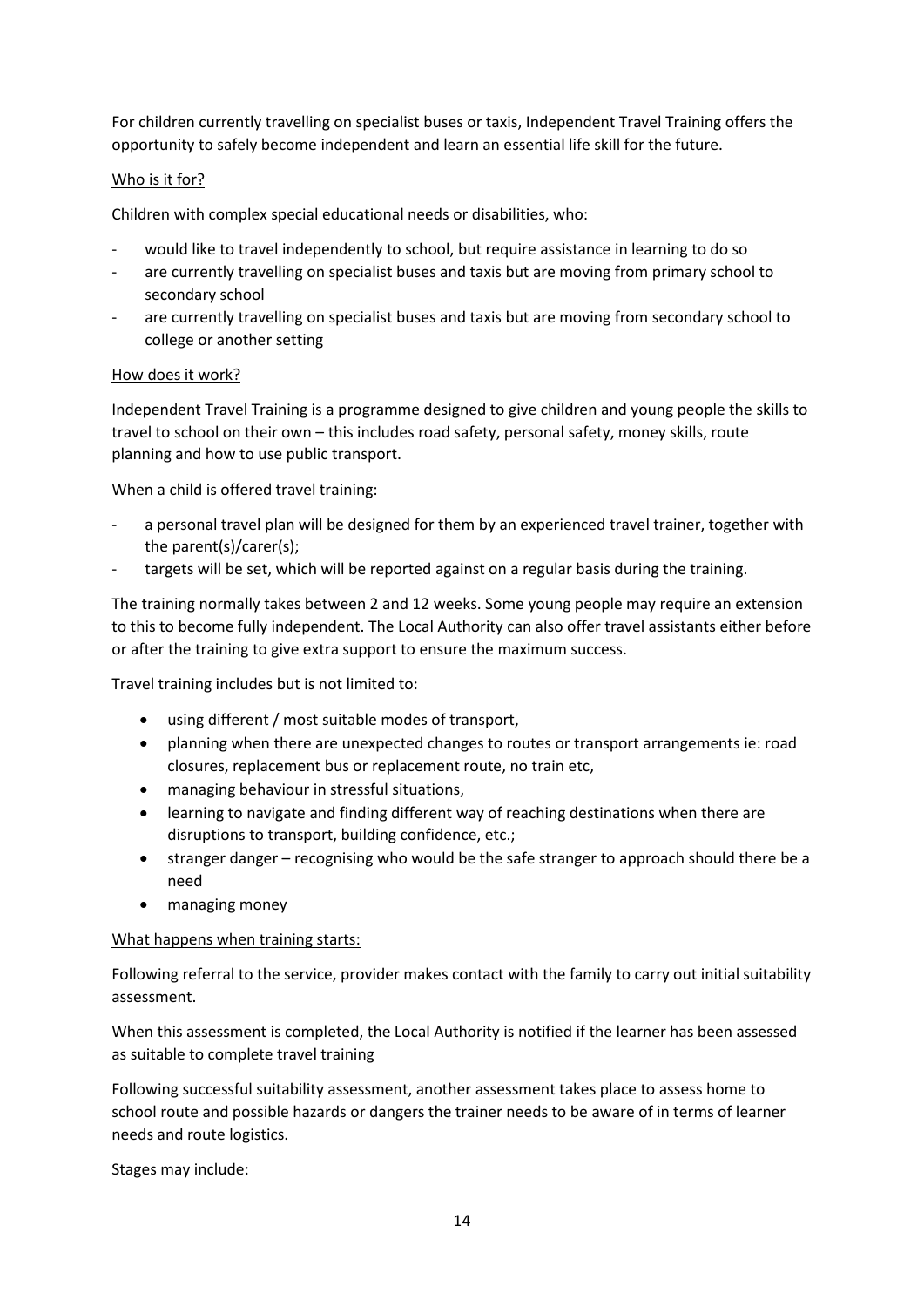- Starting as 1 to 1 door to door service for the first few weeks;
- At 2 weeks there is a review and recommendation on further progression or extension of this phase;
- Learner's progress is reviewed weekly;
- Around week 6 there is a reduction plan set up to eventually finish with independent travel;
- Last week of training is shadowing tutors join the route at any point and observe the learner (without their knowledge).

## Benefits of Travel Training

- Increased independence and confidence, and improved self-esteem;
- Increased opportunity to participate in social and leisure activities;
- Improvement to general health and well-being, improved quality of life;
- Increased opportunity to access healthcare services;
- Increased opportunity and likelihood of entering employment or education
- A more efficient use of local authority resources, increasing the amount of funding that is available to invest in high quality education, health and care services;

# **b) Qualifying school overview**

References to the 'nearest qualifying school' mean the nearest school with places available that provides education appropriate to the age and ability of the child, and any special educational needs that the child may have. A qualifying school includes places other than a school at which a pupil might receive education under Section 19 (1) of the Education Act 1996.

Qualifying schools are:

- community, foundation or voluntary schools;
- community or foundation special schools;
- independent and non-maintained special schools;
- pupil referral units;
- maintained nursery schools; or
- city technology colleges (CTC), city colleges for the technology of the arts (CCTA) or academies, including free schools and University Technical Colleges (UTC)

#### For Post-16 institutions this includes;

- A publicly-funded school/academy (including a free school or (UTC));
- A publicly-funded further education institution, including sixth form or FE college;
- A local authority maintained or assisted institution providing further or higher education;
- An independent specialist provider for learners with learning difficulties and/or disabilities;
- A learning provider that is funded by a local authority to deliver accredited programmes of learning which lead to positive outcomes (this could include colleges, charities and private learning providers).

# **c) Other forms of travel assistance (Post-16)**

# 16+ Oyster photo card

Residents of London boroughs aged 16 to 18 and in full-time education, or on a work-based learning scheme of at least 12 hours per week can apply for a 16+ Oyster photo card. This includes apprenticeships. The card gives: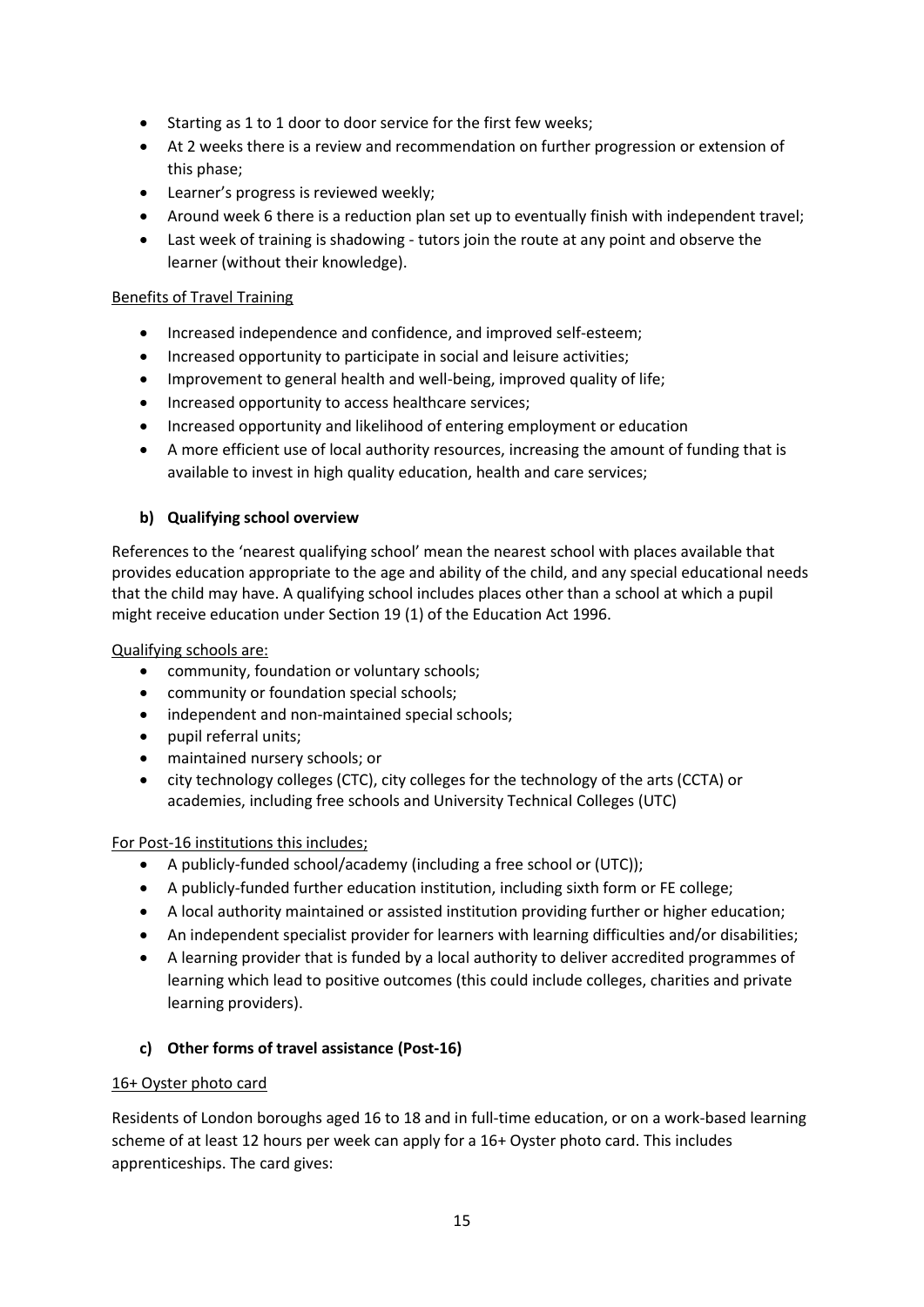- Free travel on London buses and trams
- Half adult rate Oyster single fares on the tube, DLR, London Overground and some national rail services
- Child rate travel card season tickets on the tube, DLR, London Overground and some national rail services

## Apprentice Oyster card

Young people aged over 18 years who live in Waltham Forest and are on the first year of an apprenticeship that will last for more than 12 months are eligible to apply for an Apprentice Oyster card. The Apprentice Oyster card gives a 30% discount on bus, tram, tube, DLR, London Overground and national rail travel card season tickets.

#### 18+ Student Oyster photo card

18+ Student Oyster photo cards are available to students who are aged 18 and over, and who are attending a full-time course (and in certain circumstances a part-time course) at colleges, schools and universities registered on the TfL 18+ Student Oyster photo card scheme. The 18+ student card gives a 30% discount on bus, tram, tube, DLR, London Overground and national rail travelcard season tickets.

#### THE 16–19 BURSARY FUND

The 16–19 Bursary Fund, administered by individual education providers is available to support any student who faces genuine financial barriers to participation in education, including transport costs. There are two types of 16–19 bursary available. Those most in need are eligible for a vulnerable student bursary of up to £1,200 per year. To qualify, the individual must meet at least one of the following criteria, the individual:

- Is in or recently left local authority care
- gets Income Support (or Universal Credit in place of Income Support) in their name
- is in disabled and gets both Employment and Support Allowance (ESA) (or Universal Credit in place of ESA), and either Disability Living Allowance (DLA) or Personal Independence Payment (PIP) in their name

To receive the maximum bursary the programme of study must last for 30 weeks or more. If the programme is shorter than 30 weeks, the individual may receive less. The individual could get a discretionary bursary if they do not qualify for the vulnerable student bursary. Education providers may, at their discretion, distribute any remaining funds to young people in ways that best fit the needs and circumstances of their students. This is targeted at young people facing financial barriers to participation, including transport costs. All education providers must make available a copy of their 16–19 Bursary Fund policy upon request. Applications should be made directly to the school, college or training provider. For further information on the 16–19 Bursary Fund visit: [https://www.gov.uk/1619-bursary-fund.](https://www.gov.uk/1619-bursary-fund) Local providers and contact details are listed in Appendix B or on the Waltham Forest Local Offer website: [https://www.walthamforest.gov.uk/service](https://www.walthamforest.gov.uk/service-categories/local-offer)[categories/local-offer.](https://www.walthamforest.gov.uk/service-categories/local-offer)

# **d) Application Form**

See separate document – Travel Assistance Application Form